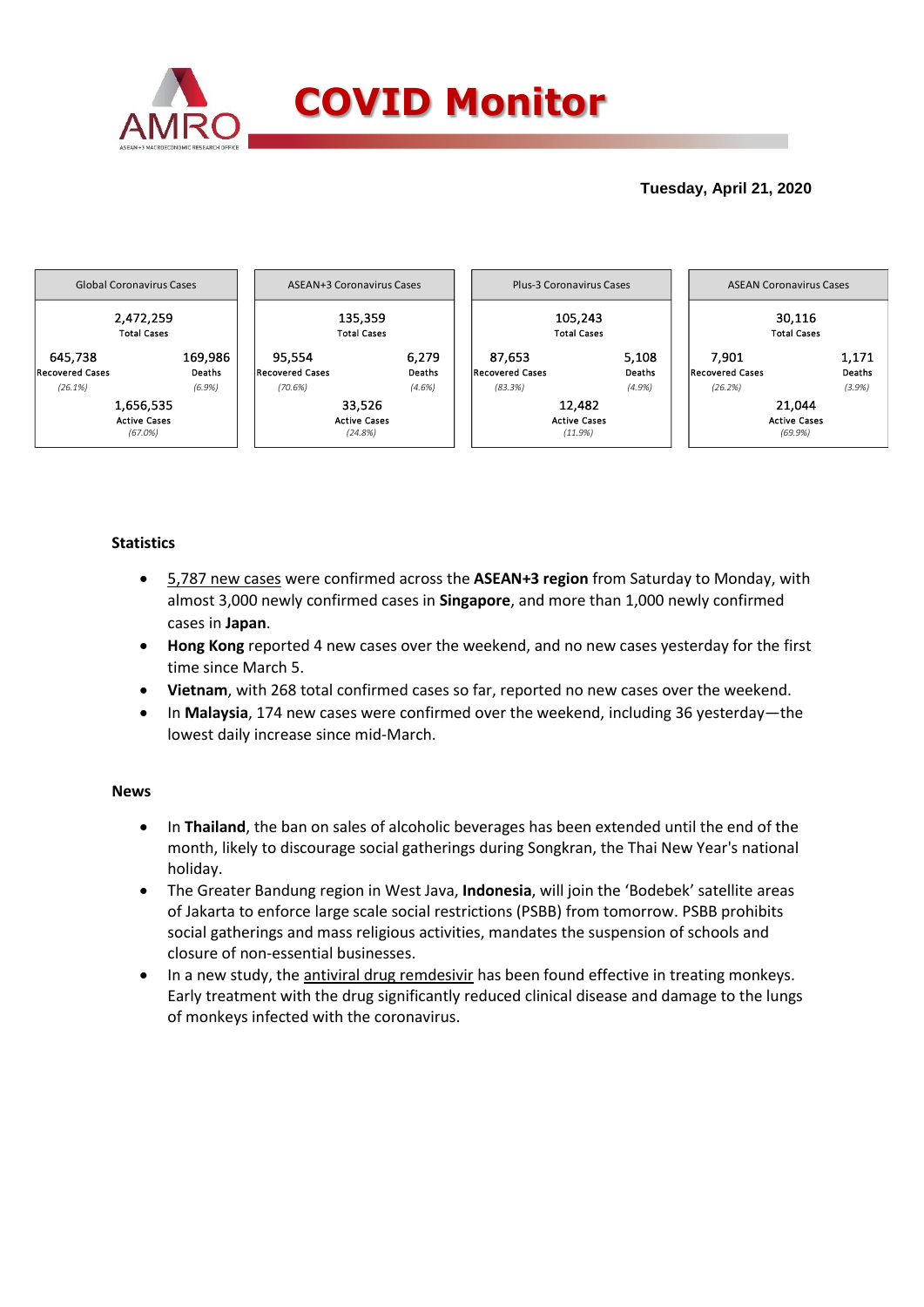

#### Overview of COVID-19 Cases

Data as of 20/4/2020

| Economy           | <b>Total</b><br>Cases | Cases per 1M<br>Population | <b>New</b><br>Cases | <b>New cases</b><br>$(7$ -day avg $)^1$ | <b>ANew</b><br>Cases <sup>2</sup> | ∆% New<br>Cases | <b>Total</b><br><b>Deaths</b> | <b>New</b><br><b>Deaths</b> | <b>Fatality</b><br>Rate (%) | <b>Total</b><br>Recovered | Recovery<br>Rate $(\%)^3$ | <b>Active</b><br>Cases |
|-------------------|-----------------------|----------------------------|---------------------|-----------------------------------------|-----------------------------------|-----------------|-------------------------------|-----------------------------|-----------------------------|---------------------------|---------------------------|------------------------|
| Global            | 2,472,259             |                            | 232,068             |                                         | $-10,189$                         | 10.4            | 169,986                       | 5,388                       | 6.9                         | 645,738                   | 26.1                      | 1,656,535              |
| ASEAN+3           | 135,359               |                            | 5,787               | $\lambda$                               | $-959$                            | 4.5             | 6,279                         | 56                          | 4.6                         | 95,554                    | 70.6                      | 33,526                 |
| Plus-3            | 105,243               |                            | 1,106               |                                         | $-1,171$                          | 1.1             | 5,108                         | 17                          | 4.9                         | 87,653                    | 83.3                      | 12,482                 |
| ASEAN             | 30,116                |                            | 4,681               |                                         | 212                               | 18.4            | 1,171                         | 38                          | 3.9                         | 7,901                     | 26.2                      | 21,044                 |
|                   |                       |                            |                     |                                         |                                   |                 |                               |                             |                             |                           |                           |                        |
| China             | 82,747                | 59                         | 53                  | ∼                                       | $-335$                            | 0.1             | 4,632                         | $\Omega$                    | 5.6                         | 77,750                    | 94.0                      | 365                    |
| Hong Kong, China  | 1,025                 | 134                        | 4                   |                                         | $-3$                              | 0.4             | 4                             | $\mathbf 0$                 | 0.4                         | 630                       | 61.5                      | 391                    |
| Japan             | 10,797                | 86                         | 1,010               |                                         | $-824$                            | 10.3            | 236                           | 15                          | 2.2                         | 1,159                     | 10.7                      | 9,402                  |
| Korea             | 10,674                | 205                        | 39                  |                                         | -9                                | 0.4             | 236                           | $\overline{2}$              | 2.2                         | 8,114                     | 76.0                      | 2,324                  |
|                   |                       |                            |                     |                                         |                                   |                 |                               |                             |                             |                           |                           |                        |
| Indonesia         | 6,760                 | 25                         | 837                 |                                         | $-128$                            | 14.1            | 590                           | 23                          | 8.7                         | 747                       | 11.1                      | 5,423                  |
| Malaysia          | 5,425                 | 163                        | 174                 |                                         | $-11$                             | 3.3             | 89                            | $\mathbf{1}$                | 1.6                         | 3,295                     | 60.7                      | 2,041                  |
| Philippines       | 6,459                 | 59                         | 581                 |                                         | $-24$                             | 9.9             | 428                           | 14                          | 6.6                         | 613                       | 9.5                       | 5,418                  |
| Singapore         | 8,014                 | 1,405                      | 2,964               |                                         | 365                               | 58.7            | 11                            | $\mathbf 0$                 | 0.1                         | 801                       | 10.0                      | 7,202                  |
| Thailand          | 2,792                 | 41                         | 92                  |                                         | 3                                 | 3.4             | 47                            | 0                           | 1.7                         | 1,999                     | 71.6                      | 746                    |
|                   |                       |                            |                     |                                         |                                   |                 |                               |                             |                             |                           |                           |                        |
| Brunei Darussalam | 138                   | 306                        | $\overline{2}$      |                                         | $\mathbf{1}$                      | 1.5             | $\mathbf{1}$                  | 0                           | 0.7                         | 116                       | 84.1                      | 21                     |
| Cambodia          | 122                   | $\overline{7}$             | 0                   |                                         | $\pmb{0}$                         | 0.0             | 0                             | 0                           | 0.0                         | 107                       | 87.7                      | 15                     |
| Lao PDR           | 19                    | 3                          | $\Omega$            |                                         | $\mathbf 0$                       | 0.0             | 0                             | 0                           | 0.0                         | 2                         | 10.5                      | 17                     |
| Myanmar           | 119                   | $\overline{2}$             | 31                  |                                         | $\overline{7}$                    | 35.2            | 5                             | 0                           | 4.2                         | $\overline{7}$            | 5.9                       | 107                    |
| Vietnam           | 268                   | $\overline{3}$             | $\mathbf 0$         |                                         | 0                                 | 0.0             | $\Omega$                      | $\Omega$                    | 0.0                         | 214                       | 79.9                      | 54                     |
|                   |                       |                            |                     |                                         |                                   |                 |                               |                             |                             |                           |                           |                        |
| Belgium           | 39,983                | 3,472                      | 3,845               |                                         | $-47$                             | 10.6            | 5,828                         | 222                         | 14.6                        | 8,895                     | 22.2                      | 25,260                 |
| France            | 155,275               | 2,389                      | 7,306               | л.                                      | 426                               | 4.9             | 20,265                        | 528                         | 13.1                        | 37,409                    | 24.1                      | 97,601                 |
| Germany           | 147,065               | 1,772                      | 5,668               |                                         | $-1,810$                          | 4.0             | 4,862                         | 170                         | 3.3                         | 91,500                    | 62.2                      | 50,703                 |
| <b>Italy</b>      | 181,228               | 3,009                      | 8,794               |                                         | $-562$                            | 5.1             | 24,114                        | 456                         | 13.3                        | 48,877                    | 27.0                      | 108,237                |
| Netherlands       | 33,405                | 1,933                      | 2,956               |                                         | $-250$                            | 9.7             | 3,751                         | 97                          | 11.2                        |                           | $\sim$                    |                        |
| Spain             | 200,210               | 4,272                      | 9,371               |                                         | $-2,767$                          | 4.9             | 20,852                        | 283                         | 10.4                        | 80,587                    | 40.3                      | 98,771                 |
| Switzerland       | 27,944                | 3,232                      | 866                 |                                         | $-57$                             | 3.2             | 1,429                         | 34                          | 5.1                         | 18,600                    | 66.6                      | 7,915                  |
| UK                | 124,743               | 1,855                      | 16,051              |                                         | $-249$                            | 14.8            | 16,509                        | 644                         | 13.2                        |                           | $\sim$                    |                        |
|                   |                       |                            |                     |                                         |                                   |                 |                               |                             |                             |                           |                           |                        |
| Australia         | 6,547                 | 252                        | 25                  |                                         | $-52$                             | 0.4             | 67                            | $\mathbf 0$                 | $1.0\,$                     | 4,124                     | 63.0                      | 2,356                  |
| Brazil            | 40,743                | 193                        | 7,061               |                                         | $-903$                            | 21.0            | 2,587                         | 149                         | 6.3                         | 22,130                    | 54.3                      | 16,026                 |
| Canada            | 37,657                | 996                        | 4,843               |                                         | $-392$                            | 14.8            | 1,725                         | 123                         | 4.6                         | 12,543                    | 33.3                      | 23,389                 |
| India             | 18,539                | 14                         | 4,187               |                                         | 474                               | 29.2            | 592                           | 35                          | 3.2                         | 3,273                     | 17.7                      | 14,674                 |
| Iran              | 83,505                | 992                        | 4,011               |                                         | $-162$                            | 5.0             | 5,209                         | 84                          | 6.2                         | 59,273                    | 71.0                      | 19,023                 |
| Turkey            | 90,980                | 1,083                      | 12,434              |                                         | $-208$                            | 15.8            | 2,140                         | 124                         | 2.4                         | 13,430                    | 14.8                      | 75,410                 |
| lus               | 782,871               | 2,365                      | 84,433              |                                         | $-3,735$                          | 12.1            | 42,021                        | 1,772                       | 5.4                         | 72,329                    | 9.2                       | 668,521                |

Source: Haver Analytics, sourced from John Hopkins University; AMRO staff calculations.

Notes: New cases since last business day. Monday's data includes weekend data. Δ% refers to percentage change since last business day. Fatality rate measured as deaths per confirmed infections. 1/ Since January 31, 2020.

2/ As new data is recorded on business days only, Monday's data includes weekend data. For ease of comparison, ΔNew Cases for Monday's data is based on the 3-day Saturday-Monday average. 3/ Recovery rate is a proxy for the stage of the cycle.